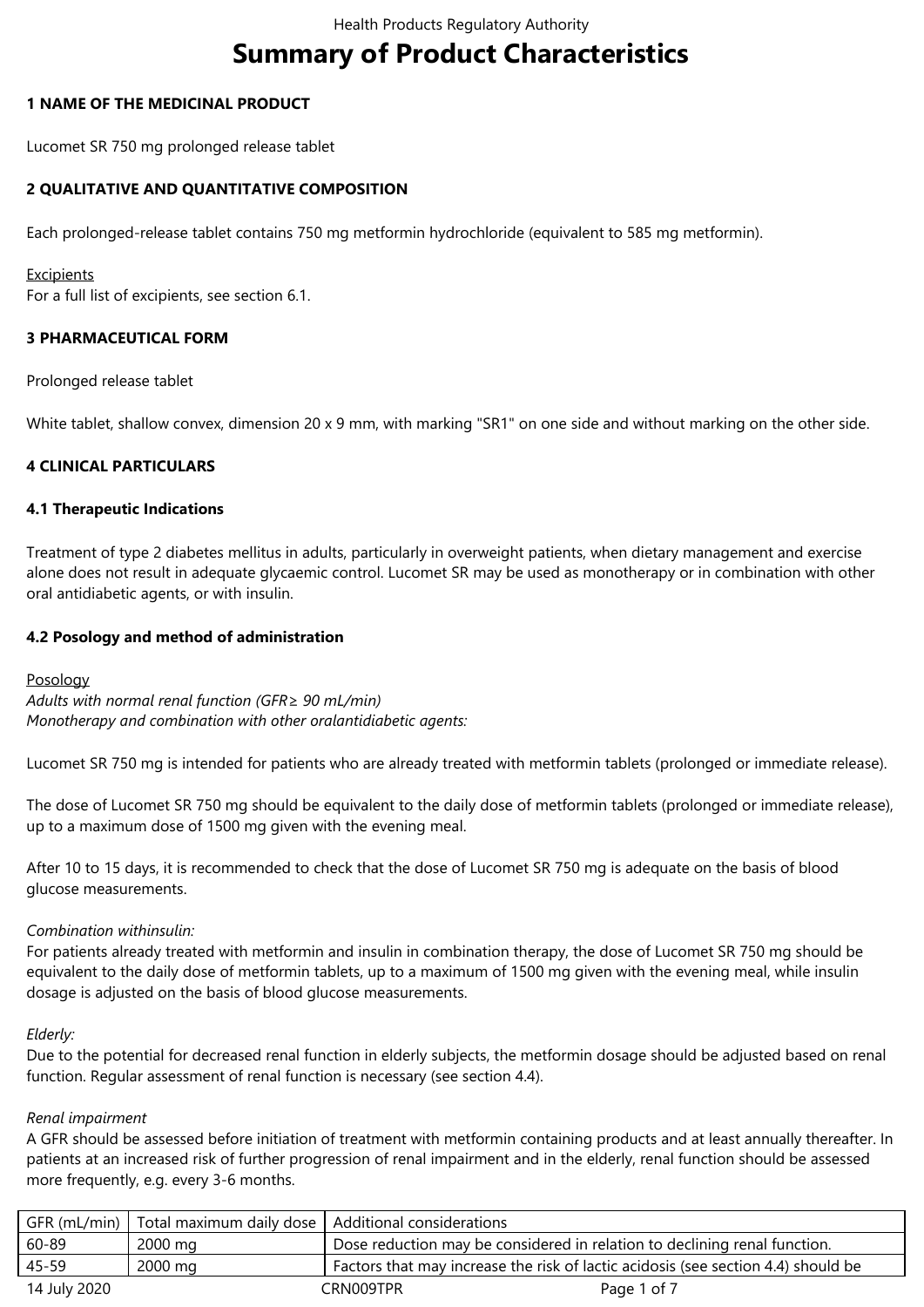|           |                   | reviewed before considering initiation of metformin. The starting dose is at most<br>half of the maximum dose. |
|-----------|-------------------|----------------------------------------------------------------------------------------------------------------|
| $30 - 44$ | $1000 \text{ ma}$ |                                                                                                                |
| <30       |                   | Metformin is contraindicated.                                                                                  |

# *Paediatric population*

In the absence of available data, Lucomet SR should not be used in children.

# Method of administration

For oral use.

Swallow the tablets whole with a glass of water. Do not chew.

# **4.3 Contraindications**

- Hypersensitivity to metformin or to any of the excipients listed in section 6.1.
- Any type of acute metabolic acidosis (such as lactic acidosis, diabetic ketoacidosis)
- Diabetic pre-coma
- Severe renal failure (GFR <60 mL/min).
- Acute conditions with the potential to alter renal function such as:
- dehydration,
- severe infection,
- shock,
	- Disease which may cause tissue hypoxia (especially acute disease, or worsening of chronic disease) such as:
- decompensated heart failure,
- respiratory failure,
- recent myocardial infarction,
- shock
	- Hepatic insufficiency, acute alcohol intoxication, alcoholism

# **4.4 Special warnings and precautions for use**

## Lactic acidosis:

Lactic acidosis, a very rare, but serious, metabolic complication, most often occurs at acute worsening of renal function or cardiorespiratory illness or sepsis. Metformin accumulation occurs at acute worsening of renal function and increases the risk of lactic acidosis. In case of dehydration (severe diarrhoea or vomiting, fever or reduced fluid intake), metformin should be temporarily discontinued and contact with a health care professional is recommended. Medicinal products that can acutely impair renal function (such as antihypertensives, diuretics and NSAIDs) should be initiated with caution in metformin-treated patients. Other risk factors for lactic acidosis are excessive alcohol intake, hepatic insufficiency, inadequately controlled diabetes, ketosis, prolonged fasting and any conditions associated with hypoxia, as well as concomitant use of medicinal products that may cause lactic acidosis (see sections 4.3 and 4.5).

Patients and/or care-givers should be informed of the risk of lactic acidosis. Lactic acidosis is characterised by acidotic dyspnoea, abdominal pain, muscle cramps, asthenia and hypothermia followed by coma. In case of suspected symptoms, the patient should stop taking metformin and seek immediate medical attention. Diagnostic laboratory findings are decreased blood pH (< 7.35), increased plasma lactate levels (>5 mmol/L) and an increased anion gap and lactate/pyruvate ratio.

## Renal function:

GFR should be assessed before treatment initiation and regularly thereafter, see section 4.2. Metformin is contraindicated in patients with GFR<30 mL/min and should be temporarily discontinued in the presence of conditions that alter renal function, see section 4.3.

## Cardiac function

Patients with heart failure are more at risk of hypoxia and renal insufficiency. In patients with stable chronic heart failure, metformin may be used with a regular monitoring of cardiac and renal function. For patients with acute and unstable heart failure, metformin is contraindicated (see section 4.3).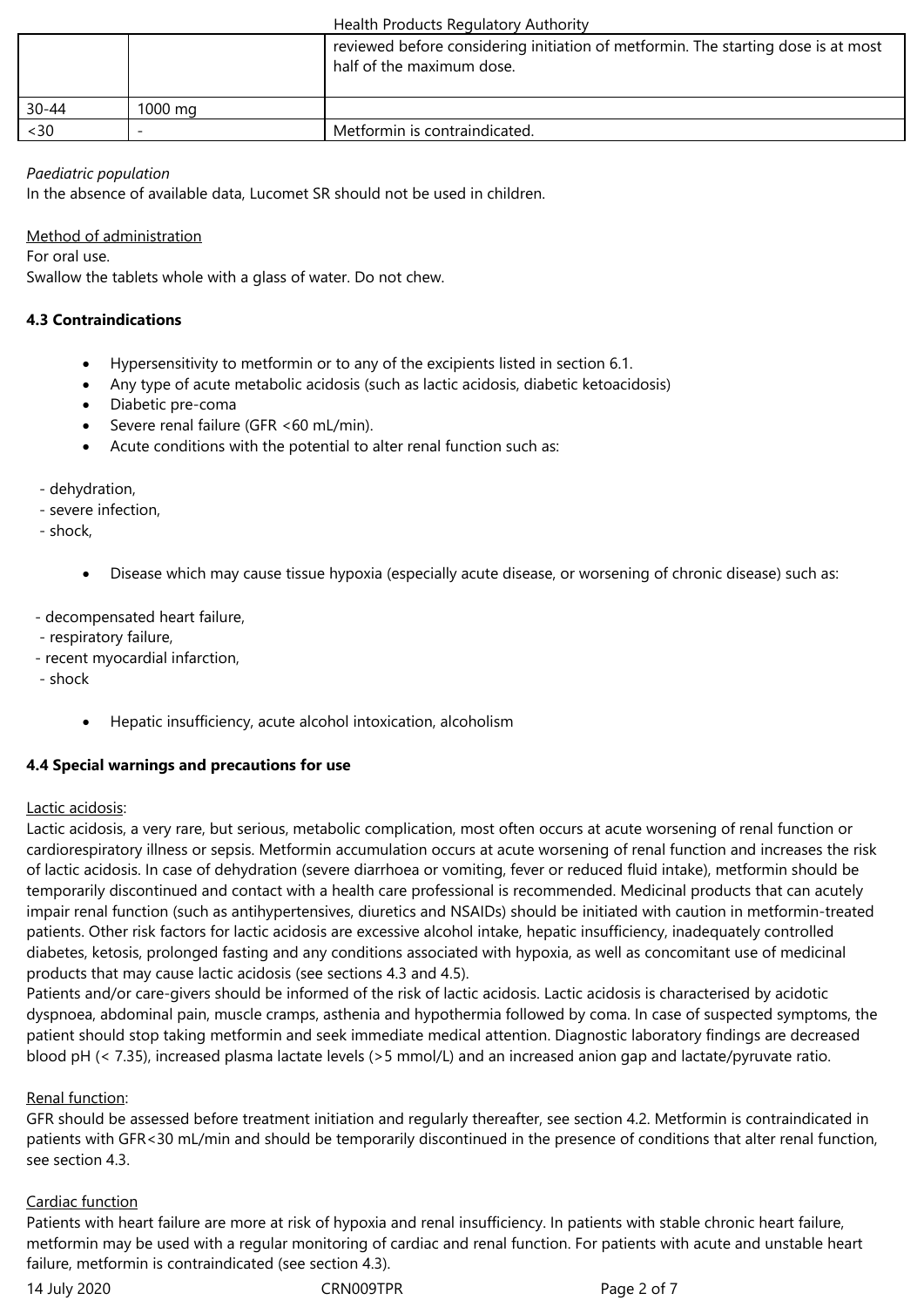# Administration of iodinated contrast agents:

Intravascular administration of iodinated contrast agents may lead to contrast induced nephropathy, resulting in metformin accumulation and an increased risk of lactic acidosis. Metformin should be discontinued prior to or at the time of the imaging procedure and not restarted until at least 48 hours after, provided that renal function has been re-evaluated and found to be stable, see sections 4.2 and 4.5.

# Surgery:

Metformin must be discontinued at the time of surgery under general, spinal or epidural anaesthesia. Therapy may be restarted no earlier than 48 hours following surgery or resumption of oral nutrition and provided that renal function has been re-evaluated and found to be stable.

# Other precautions:

All patients should continue their diet with a regular distribution of carbohydrate intake during the day. Overweight patients should continue their energy-restricted diet.

The usual laboratory tests for diabetes monitoring should be performed regularly. Metformin alone never causes hypoglycaemia, although caution is advised when it is used in combination with insulin or other oral antidiabetics (e.g. sulphonylureas or meglitinides). The tablet shells may be present in the faeces. Patients should be advised that this is normal.

# **4.5 Interaction with other medicinal products and other forms of interactions**

# Concomitant usenot recommended

*Alcohol*

Alcohol intoxication is associated with an increased risk of lactic acidosis, particularly in case of fasting, malnutrition or hepatic impairment.

*Iodinated contrast agents*

Metformin must be discontinued prior to or at the time of the imaging procedure and not restarted until at least 48 hours after, provided that renal function has been re-evaluated and found to be stable, see sections 4.2 and 4.4.

# Combinations requiring precautions for use

Some medicinal products can adversely affect renal function which may increase the risk of lactic acidosis, e.g. NSAIDs, including selective cyclo-oxygenase (COX) II inhibitors, ACE inhibitors, angiotensin II receptor antagonists and diuretics, especially loop diuretics. When starting or using such products in combination with metformin, close monitoring of renal function is necessary.

*Medicinal products with intrinsic hyperglycaemic activity (e.g. glucocorticoids (systemic and local routes) and sympathomimetics).* More frequent blood glucose monitoring may be required, especially at the beginning of treatment. If necessary, adjust the metformin dosage during therapy with the other drug and upon its discontinuation.

# *Organic cation transporters (OCT)*

Metformin is a substrate of both transporters OCT1 and OCT2.

Co-administration of metformin with

- Inhibitors of OCT1 (such as verapamil) may reduce efficacy of metformin.
- Inducers of OCT1 (such as rifampicin) may increase gastrointestinal absorption and efficacy of metformin.
- Inhibitors of OCT2 (such as cimetidine, dolutegravir, ranolazine, trimethoprim, vandetanib, isavuconazole) may decrease the renal elimination of metformin and thus lead to an increase in metformin plasma concentration.
- Inhibitors of both OCT1 and OCT2 (such as crizotinib, olaparib) may alter efficacy and renal elimination of metformin.

Caution is therefore advised, especially in patients with renal impairment, when these drugs are co-administered with metformin, as metformin plasma concentration may increase. If needed, dose adjustment of metformin may be considered as OCT inhibitors/inducers may alter the efficacy of metformin.

# **4.6 Fertility, pregnancy and lactation**

**Pregnancy** 

14 July 2020 CRN009TPR Page 3 of 7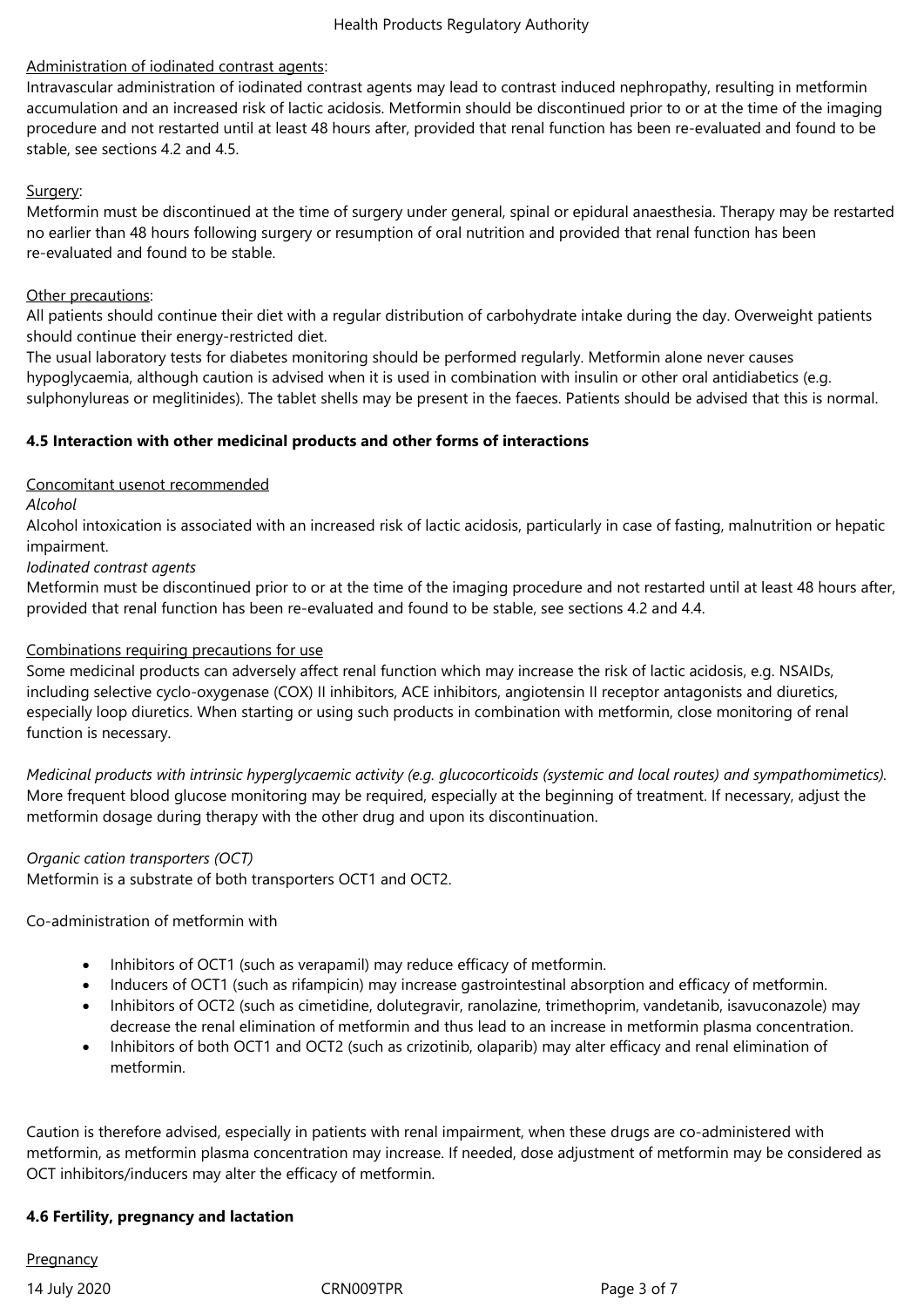Uncontrolled diabetes during pregnancy (gestational or permanent) is associated with increased risk of congenital abnormalities and perinatal mortality.

A limited amount of data from the use of metformin in pregnant women does not indicate an increased risk of congenital abnormalities. Animal studies do not indicate harmful effects with respect to pregnancy, embryonic or fetal development, parturition or postnatal development (see section 5.3).

When the patient plans to become pregnant and during pregnancy, it is recommended that diabetes is not treated with metformin but insulin be used to maintain blood glucose levels as close to normal as possible, to reduce the risk of malformations of the fetus.

# Breast-feeding

Metformin is excreted into human breast milk. No adverse effects were observed in breastfed newborns/infants. However, as only limited data are available, breast-feeding is not recommended during metformin treatment. A decision on whether to discontinue breast-feeding should be made, taking into account the benefit of breast-feeding and the potential risk of adverse effects on the child.

## Fertility

Fertility of male or female rats was unaffected by metformin when administered at doses as high as 600 mg/kg/day, which is approximately three times the maximum recommended human daily dose based on body surface area comparisons.

## **4.7 Effects on ability to drive and use machines**

Metformin monotherapy does not cause hypoglycaemia and therefore has no effect on the ability to drive or to use machines.

However, patients should be alerted to the risk of hypoglycaemia when metformin is used in combination with other antidiabetic agents (e.g. sulphonylureas, insulin, or meglinitides).

# **4.8 Undesirable effects**

In post marketing data and in controlled clinical studies, adverse event reporting in patients treated with Lucomet SR was similar in nature and severity to that reported in patients treated with metformin immediate release.

During treatment initiation, the most common adverse reactions are nausea, vomiting, diarrhoea, abdominal pain and loss of appetite, which resolve spontaneously in most cases.

The following adverse reactions may occur with Lucomet SR. Frequencies are defined as follows: very common:  $>1/10$ ; common  $\geq 1/100$ , <1/10; uncommon  $\geq 1/1,000$ , <1/100; rare  $\geq$ 1/10,000, <1/1,000; very rare <1/10,000. Not known: cannot be estimated from the available data.

Within each frequency grouping, adverse reactions are presented in order of decreasing seriousness.

## Metabolismand nutrition disorders Very rare:

- Lactic acidosis (see 4.4. Special warnings and precautions for use).
- Decrease of vitamin B12 absorption with decrease of serum levels during long-term use of metformin. Consideration of such an aetiology is recommended if a patient presents with megaloblastic anaemia. Nervous systemdisorders*Common:*
- Taste disturbance Gastrointestinal disorders*Very common:*
- Gastrointestinal disorders such as nausea, vomiting, diarrhoea, abdominal pain and loss of appetite. These undesirable effects occur most frequently during initiation of therapy and resolve spontaneously in most cases. A slow increase of the dose may also improve gastrointestinal tolerability. Hepatobiliarydisorders*Very rare:*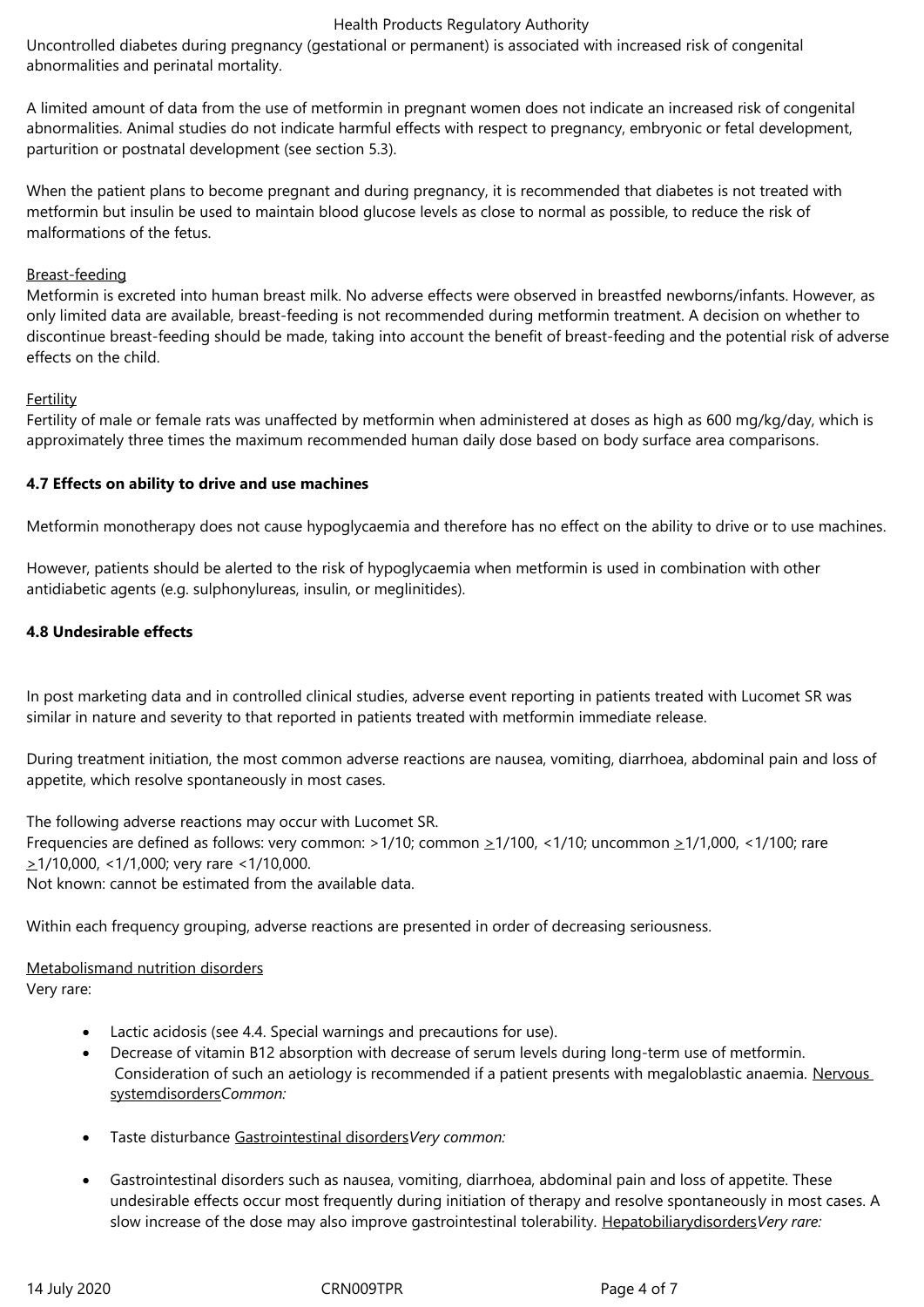Skin reactions such as erythema, pruritus, urticaria Reporting of suspected adverse reactions Reporting suspected adverse reactions after authorisation of the medicinal product is important. It allows continued monitoring of the benefit/risk balance of the medicinal product. Healthcare professionals are asked to report any suspected adverse reactions via HPRA Pharmacovigilance, Earlsfort Terrace, IRL – Dublin 2; Tel: +353 1 6764971; Fax: +353 1 6762517. Website: www.hpra.ie; E-mail: medsafety@hpra.ie.

# **4.9 Overdose**

Hypoglycaemia has not been seen with metformin doses of up to 85 g, although lactic acidosis has occurred in such circumstances. High overdose or concomitant risks of metformin may lead to lactic acidosis. Lactic acidosis is a medical emergency and must be treated in hospital. The most effective method to remove lactate and metformin is haemodialysis.

# **5 PHARMACOLOGICAL PROPERTIES**

## **5.1 Pharmacodynamic properties**

Pharmacotherapeutic group: Blood glucose lowering drugs, excl insulins, Biguanides, ATC code: A10BA02. Metformin is a biguanide with antihyperglycaemic effects, lowering both basal and postprandial plasma glucose. It does not stimulate insulin secretion and therefore does not produce hypoglycaemia.

# Mechanism of action

Metformin may act via 3 mechanisms:

- 1. reduction of hepatic glucose production by inhibiting gluconeogenesis and glycogenolysis
- 2. in muscle, by increasing insulin sensitivity, improving peripheral glucose uptake and utilisation
- 3. and delay of intestinal glucose absorption.

Metformin stimulates intracellular glycogen synthesis by acting on glycogen synthase. Metformin increases the transport capacity of all types of membrane glucose transporters (GLUT).

# Pharmacodynamic effects

In clinical studies, the major non glycemic effect of metformin is either weight stability or modest weight loss.

In humans, independently of its action on glycaemia, immediate release metformin has favourable effects on lipid metabolism. This has been shown at therapeutic doses in controlled, medium-term or long-term clinical studies: immediate release metformin reduces total cholesterol, LDL cholesterol and triglyceride levels. A similar action has not been demonstrated with the prolonged release formulation, possibly due to the evening administration, and an increase in triglycerides may occur.

# Clinicalefficacy:

# *Treatment of type 2 diabetes mellitus*

The prospective randomised (UKPDS) study has established the long-term benefit of intensive blood glucose control in overweight type 2 diabetic patients treated with immediate release metformin as first-line therapy after diet failure. Analysis of the results for overweight patients treated with metformin after failure of diet alone showed:

a significant reduction of the absolute risk of any diabetes-related complication in the metformin group (29.8 events/ 1000 patient-years) versus diet alone (43.3 events/ 1000 patient-years), p=0.0023, and versus the combined sulphonylurea and insulin monotherapy groups (40.1 events/ 1000 patient-years), p=0.0034.

- a significant reduction of the absolute risk of diabetes-related mortality: metformin 7.5 events/1000 patient-years, diet alone 12.7 events/ 1000 patient- years, p=0.017;
- a significant reduction of the absolute risk of overall mortality: metformin13.5 events/ 1000 patient-years versus diet alone 20.6 events/ 1000 patient-years (p=0.011), and versus the combined sulphonylurea and insulin monotherapy groups 18.9 events/ 1000 patient-years (p=0.021);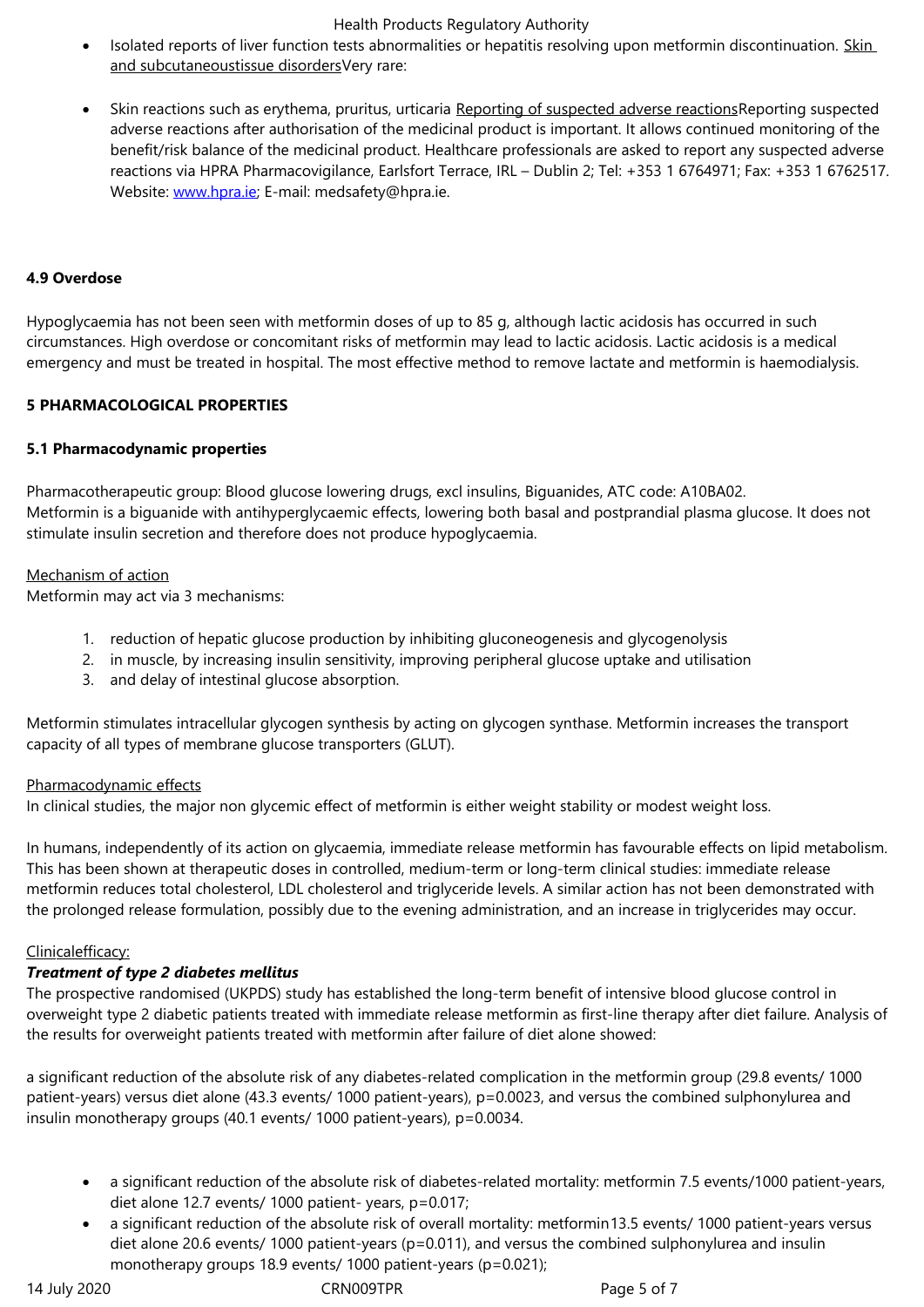a significant reduction in the absolute risk of myocardial infarction: metformin 11 events/ 1000 patient-years, diet alone 18 events/ 1000 patient- years (p=0.01)

For metformin used as second-line therapy, in combination with a sulphonylurea, benefit regarding clinical outcome has not been shown.

In type 1 diabetes, the combination of metformin and insulin has been used in selected patients, but the clinical benefit of this combination has not been formally established.

## **5.2 Pharmacokinetic properties**

## **Absorption**

After an oral dose of the prolonged release tablet, metformin absorption is significantly delayed compared to the immediate release tablet with a reported  $T_{max}$  at approxinately 7 hours ( $T_{max}$  for the immediate release tablet is 2.5 hours).

At steady state, similar to the immediate release formulation, C<sub>max</sub> and AUC are not proportionally increased to the administered dose. The AUC after a single oral administration of 2000 mg of metformin prolonged release tablets is similar to that observed after administration of 1000 mg of metformin immediate release tablets b.i.d.

Intrasubject variability of C<sub>max</sub> and AUC of metformin prolonged release is comparable to that observed with metformin immediate release tablets.

When the prolonged release tablet is administered in fasting conditions the AUC is decreased by 30% (both Cmax and Tmax are unaffected).

Following a single oral administration of one tablet of Lucomet SR 750 mg under fasting conditions, mean AUC of 8727 ng.hr/ml and a mean peak plasma concentration of 1154 ng/ml is achieved 3.5 hours (range 1 to 4.5 hours) after administration.

Following a single oral administration of one tablet of Lucomet SR 750 mg under fed conditions, mean AUC of 10917 ng.hr/ml and a mean peak plasma concentration of 987 ng/ml is achieved 6.2 hours (range of 4 to 12 hours) after administration.

Mean metformin absorption from the prolonged release formulation is almost not altered by meal composition. No accumulation is observed after repeated administration of up to 2000mg of metformin as prolonged release tablets.

## Distribution

Plasma protein binding is negligible. Metformin partitions into erythrocytes. The blood peak is lower than the plasma peak and appears at approximately the same time. The red blood cells most likely represent a secondary compartment of distribution. The mean volume of distribution (Vd) ranged between 63-276 l.

## Metabolism

Metformin is excreted unchanged in the urine. No metabolites have been identified in humans.

## Elimination

Renal clearance of metformin is > 400 ml/min, indicating that metformin is eliminated by glomerular filtration and tubular secretion. Following an oral dose, the apparent terminal elimination half-life is approximately 6.5 hours.

When renal function is impaired, renal clearance is decreased in proportion to that of creatinine and thus the elimination half-life is prolonged, leading to increased levels of metformin in plasma.

## Characteristics in specific groups of patients

## Renal impairment

The available data in subjects with moderate renal insufficiency are scarce and no reliable estimation of the systemic exposure to metformin in this subgroup as compared to subjects with normal renal function could be made. Therefore, the dose adaptation should be made upon clinical efficacy/tolerability considerations (see section 4.2).

## **5.3 Preclinical safety data**